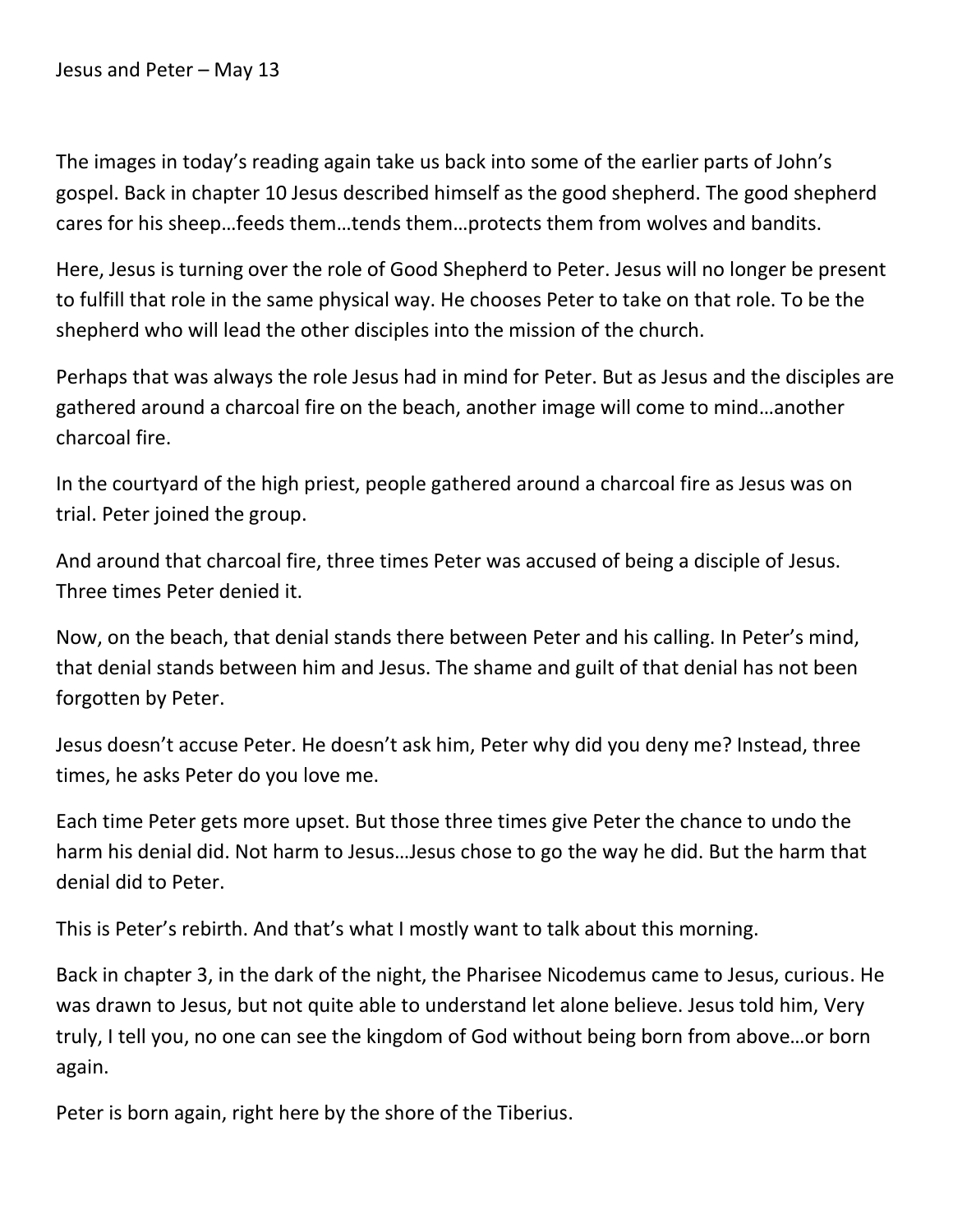In faith terms, we often call this rebirth transformation. Transformation is what happens when there is a death and resurrection…it's all the deaths and resurrections that happen to us in the life of faith, long before the ultimate death and resurrection.

Transformation happens when something in us that keeps us from being who we were created to be dies and we are raised to be that person.

Transformation doesn't really change us into a completely new person. Transformation calls us back to who we really are. Transformation leads to a crumbling of all the things that make us not who we really are.

On that night of Jesus' arrest and trial, in that cold courtyard around a charcoal fire, Peter denied he was Jesus' disciple. His fear led him to deny who he really was. He'd been with Jesus for three years. He'd learned from Jesus, had his whole life shaped by Jesus.

But then, at the hour he most needed to be who he really was, he couldn't. Fear overwhelmed. Doubt crept in. And Peter denied, not just Jesus, but his own true nature.

Peter needed to be who he truly was to take on that role of good shepherd. Here by the sea, Jesus did that for Peter…three times, Peter could undo the harm his denial had done to him. It was painful. Being born again is almost always painful. It means leaving something behind that we cling to.

In Peter's case, he had to face his failure. He had to face his shame and his guilt. He had to face the fear that kept him from being who he really was.

And then he had to let it go. This is a three-fold forgiveness to counter his threefold denial, but it's much more than that. It's a rebirth. Peter is reborn as the disciple Jesus needs him to be…as the disciple Jesus knew him to be underneath the fear, shame, and guilt.

Our call Is not to be someone other than who we are. God created us and Jesus calls us to be the very person God needs us to be to tend Christ's sheep in whatever way is ours to do.

But life has a way of presenting all sorts of challenges to us. Maybe we are traumatized by abuse or neglect. Maybe we've made mistakes we don't believe can be forgiven. Maybe we've been conditioned by our society to believe that we're not good enough. Or maybe we've been conditioned by society to believe that we are better than others. Maybe we have grand visions of what we're called to do, but instead God needs us to do the smaller more behind the scenes tasks of discipleship.

Maybe wealth has corrupted us. Maybe poverty has placed a stranglehold on us.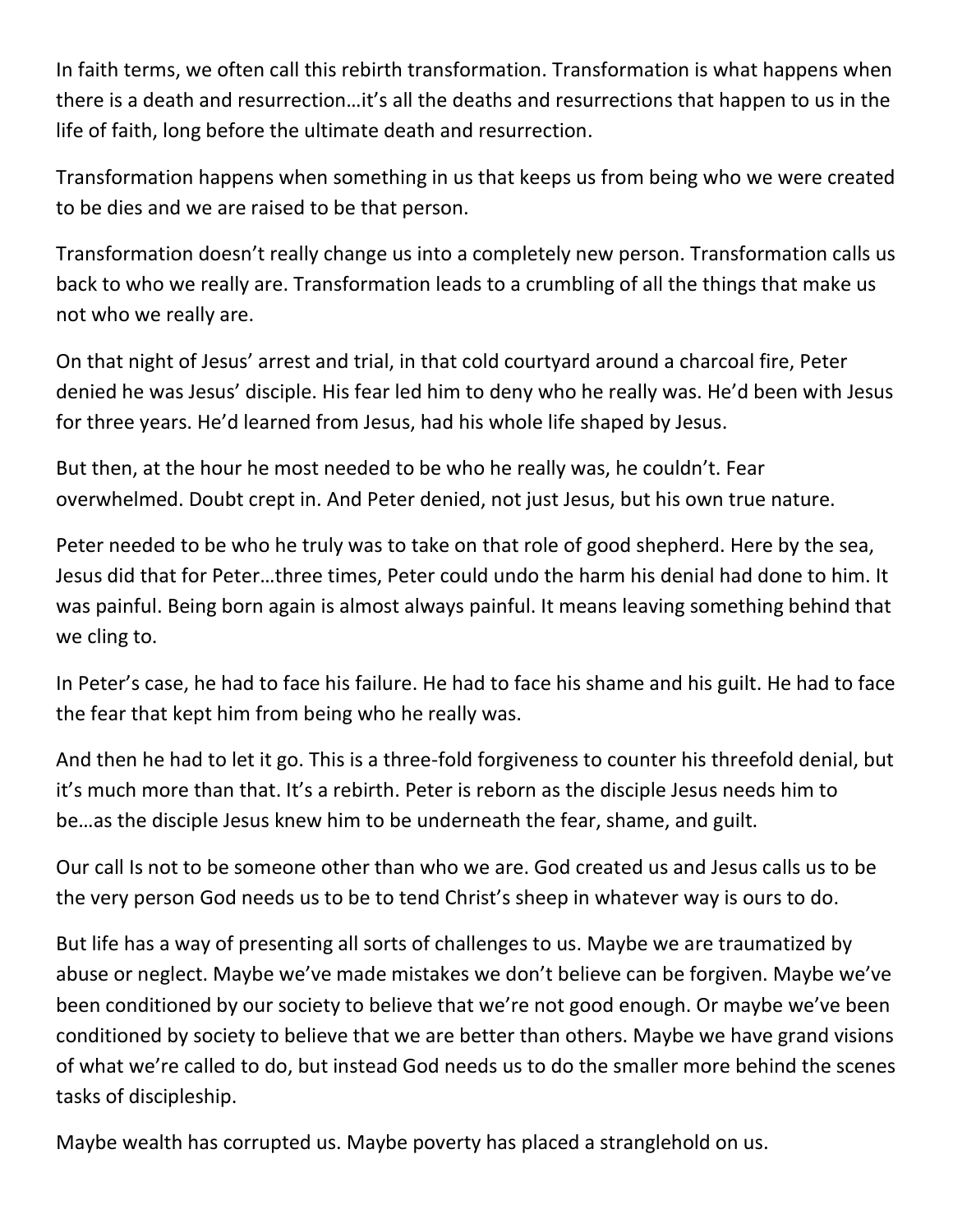Over the years, layers of stuff get build up around who we really are…who God really needs us to be.

The role of faith is not to make us feel guilty about that. The role of faith is to breakdown those layers one at a time so that we can be reborn children of God…to be the disciples Jesus needs us to be.

And how does that happen?

Like Peter, it happens when we come face to face with Jesus. In meditation and prayer, in worship. Transformation is the work of the Holy Spirit in us. And honestly, like Peter, it's through our failures that we are most likely to be transformed.

Father Richard Rohr talks about the two halves of life. Early in life, we are busy building that life. We get jobs and start careers…maybe start a family. We develop interests and hobbies…we work at being good at things.

But then the day comes when we run up against something that throws us for a loop. Something we can't control or make turn out the way we want it to. Something that makes us doubt who we thought we were. Something like failure or suffering. Only when we come face to face with that can the second half of life start. The half of life where we are more able to be the disciple Jesus needs us to be.

But it usually involves pain…pain like the pain Peter felt as Jesus repeatedly questioned him about his love. Pain that requires us to be honest with ourselves.

I don't know about other parents, but a little part of me believed if you did things right in the parenting business, your kids would not get into serious trouble. I read all kinds of things to help us Get It Right.

But then I came smack up against the reality that kids have minds and ideas of their own. And I came to the realization that I didn't have as much control as I thought I did. That realization was painful, but it's also what allowed for growth.

It's when we've failed…when we've let ourselves or someone we love down…that's when real growth can start. It's not an automatic. Denial, excuses, blaming someone else…all of those responses keep us stuck.